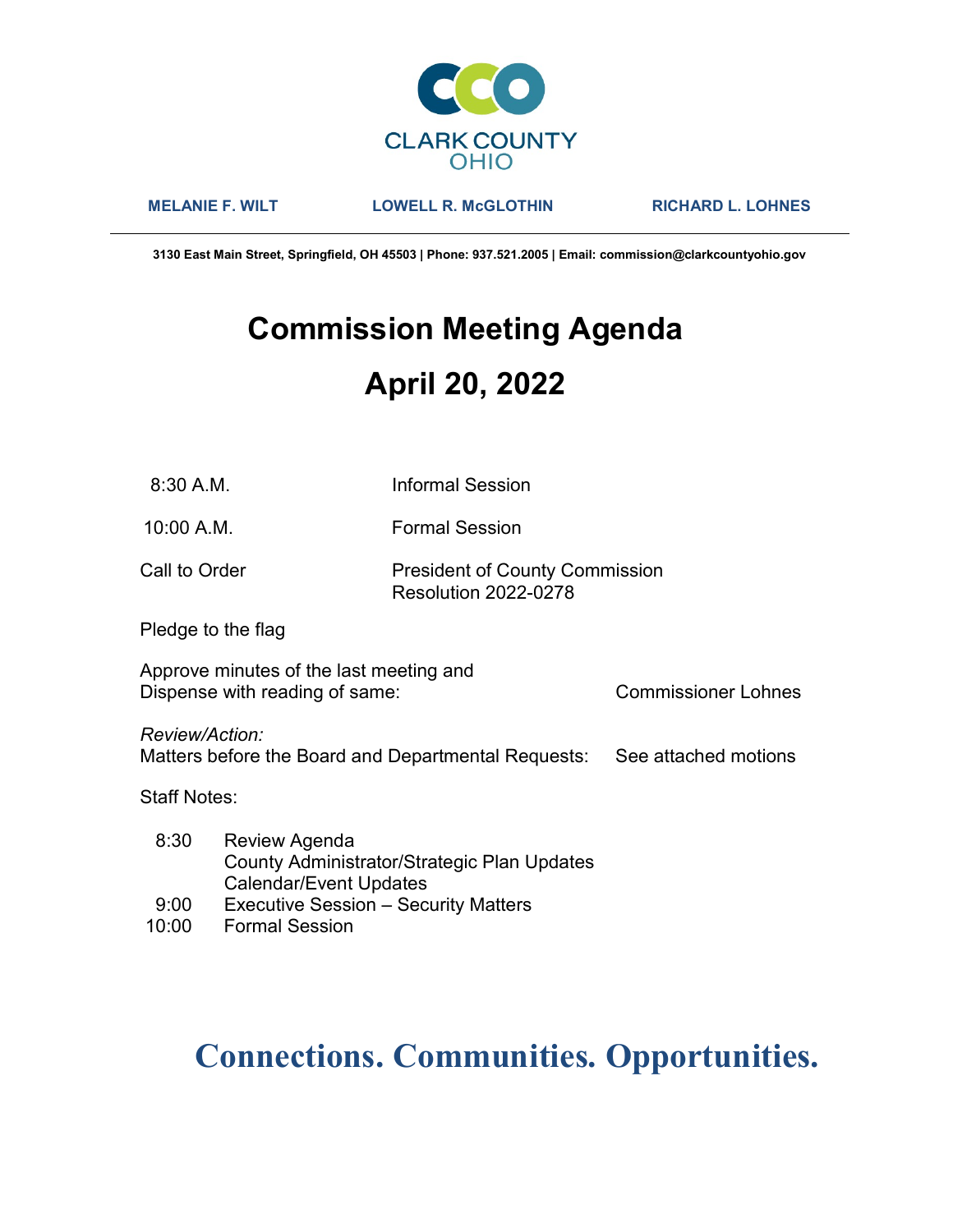Melanie F. Wilt Lowell R. McGlothin Richard L. Lohnes

Resolution 2022-0279 B&GC file

#### Authorize Contract with Northwestern Ohio Security System, LLC

Commissioner moved, per the request of the County Administrator, to authorize contract with:

| <b>Organization Name:</b>    | Northwestern Ohio Security Systems, LLC                                 |
|------------------------------|-------------------------------------------------------------------------|
| <b>Organization Address:</b> | 121 E High Street, Lima, Ohio 45801                                     |
| <b>Contract Amount:</b>      | Not to exceed \$11,433.00                                               |
| <b>Funding Source(s):</b>    | Permanent Improvement Fund                                              |
| <b>Purpose of Contract:</b>  | Contracted service labor hours for A. B. Graham Building, Springview,   |
|                              | Municipal Court Building, Courthouse and Juvenile Center for service on |
|                              | Access Control System, Fire System and Camera systems.                  |
| <b>Effective date(s):</b>    | April 20, 2022 through April 19, 2023                                   |

Further move to authorize the County Administrator to execute the amendment and related documents, including the purchase order.

Commissioner seconded the motion and the roll being called for its passage, the vote resulted as follows:

Commissioner Lohnes, Commissioner McGlothin, Commissioner Wilt,

I, Megan Burr, Clerk to the Board of County Commissioners, do hereby certify that the above is a true and correct copy of a motion as recorded in the Journal of the Clark County Commissioners, under the date of April 20, 2022.

Megan Burr, Clerk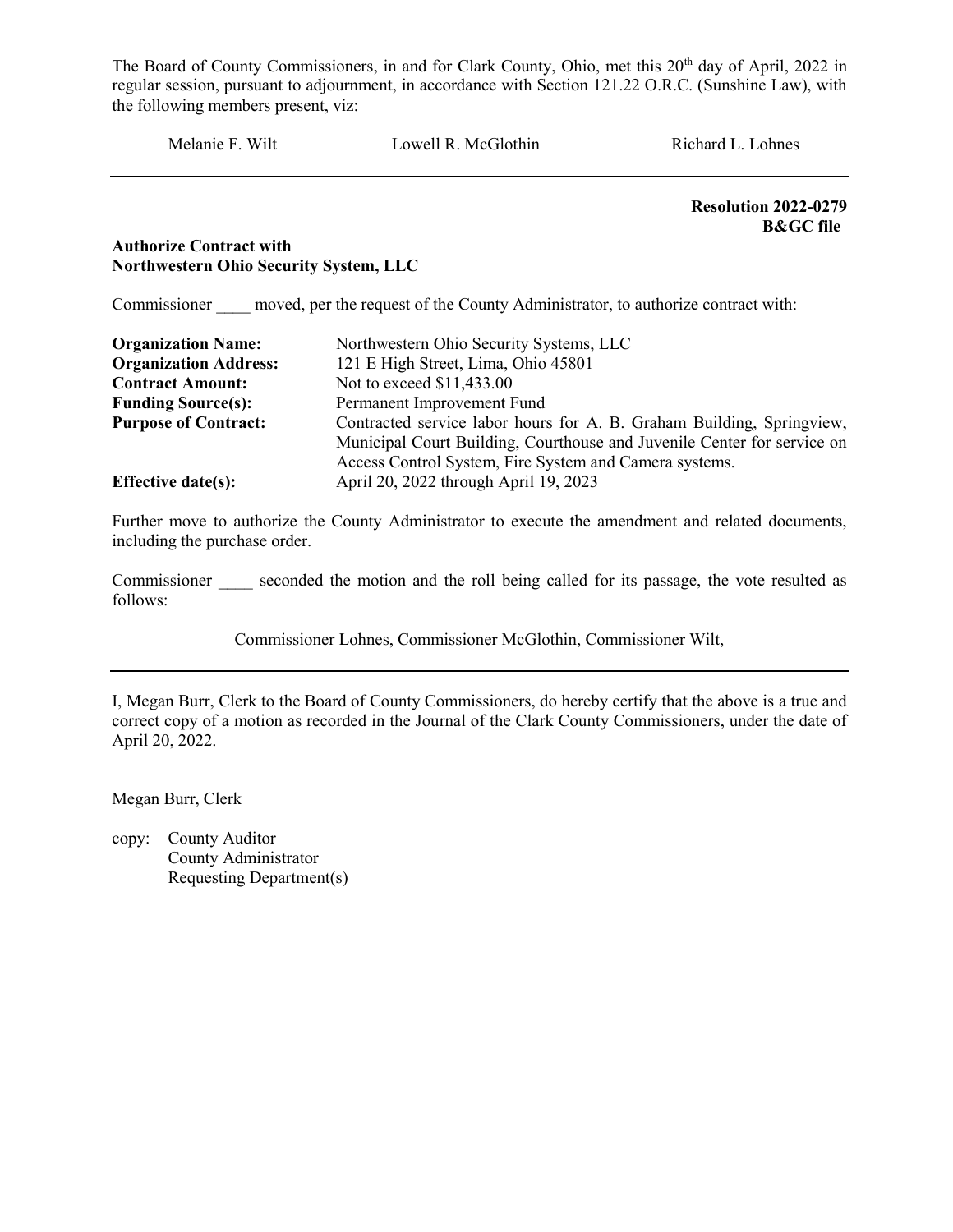Melanie F. Wilt Cowell R. McGlothin Richard L. Lohnes

 Resolution 2022-0280 JFSC file

#### Authorize Contract Amendment #1 with IMS Technology & Security

Commissioner moved, per the request of the Department of Job and Family Services Director, to authorize contract amendment #1 with:

| <b>Organization Name:</b>        | IMS Technology & Security                                                           |
|----------------------------------|-------------------------------------------------------------------------------------|
| <b>Organization Address:</b>     | 2710 Dryden Road, Moraine, Ohio 45439                                               |
| <b>Amendment Amount:</b>         | \$3,150.00                                                                          |
| <b>New Contract Amount:</b>      | \$9,450.00                                                                          |
| <b>Funding Source(s):</b>        | <b>Shared Administrative Dollars</b>                                                |
| <b>Purpose of Amendment:</b>     | To extend contract an additional six months to the end of the warranty<br>period    |
| <b>Purpose of Contract:</b>      | To provide service and maintenance for Department's campus access<br>control system |
| <b>Amendment Effective Date:</b> | April 23, 2022                                                                      |
| <b>Original Effective Date:</b>  | April 23, 2021                                                                      |

Further move to authorize the County Administrator to execute the contract amendment and related documents, including the purchase order.

Commissioner seconded the motion and the roll being called for its passage, the vote resulted as follows:

Commissioner Lohnes, Commissioner McGlothin, Commissioner Wilt,

I, Megan Burr, Clerk to the Board of County Commissioners, do hereby certify that the above is a true and correct copy of a motion as recorded in the Journal of the Clark County Commissioners, under the date of April 20, 2022.

Megan Burr, Clerk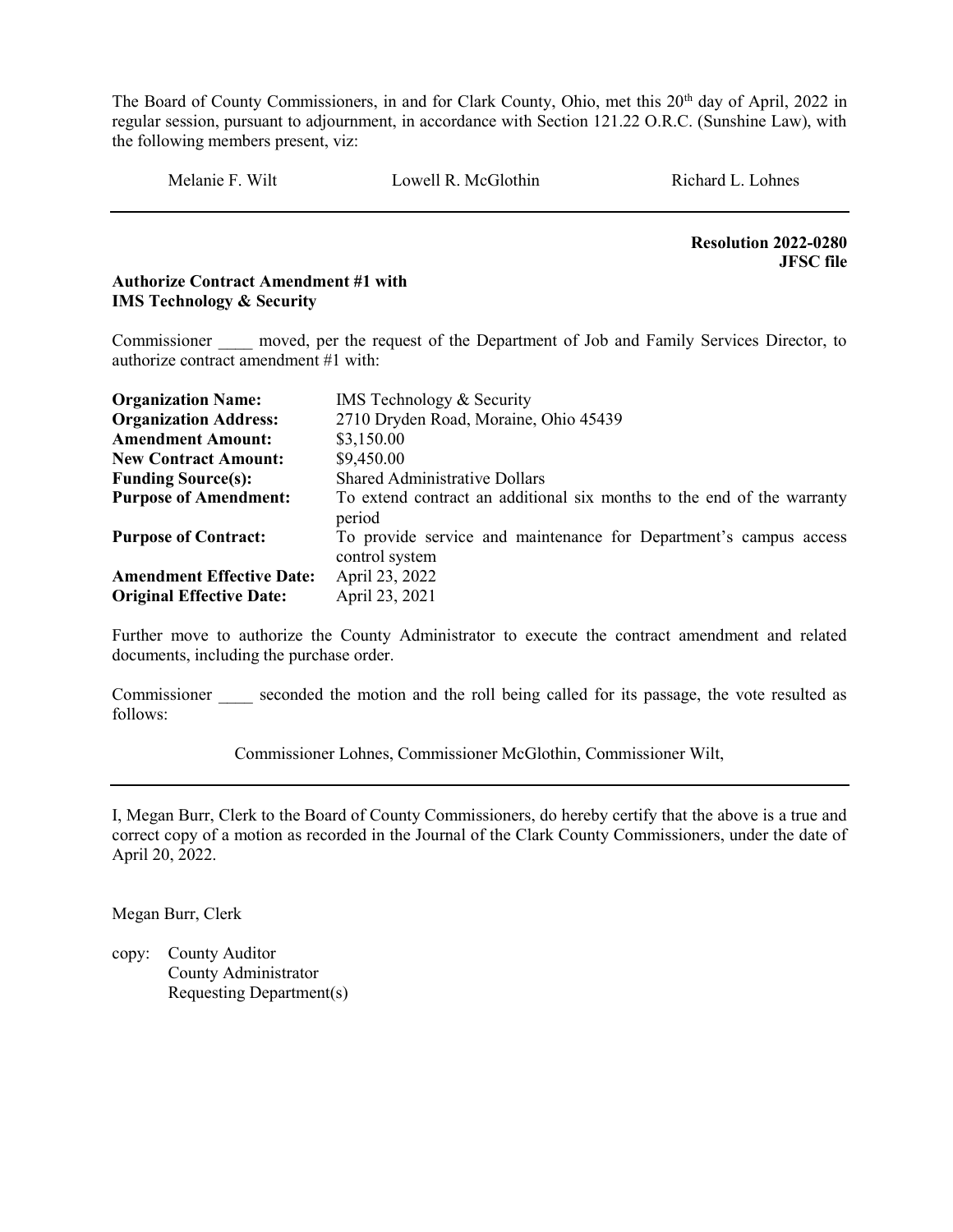Melanie F. Wilt Lowell R. McGlothin Richard L. Lohnes

Resolution 2022-0281 SWDC file

#### Authorize Contract with Green Wave Electronics

Commissioner moved, per the request of Solid Waste District Director, to authorize a contract with:

| <b>Organization Name:</b>    | Green Wave Electronics                                      |
|------------------------------|-------------------------------------------------------------|
| <b>Organization Address:</b> | 6555 East 30th Street, Suite D, Indianapolis, Indiana 46219 |
| In the amount of:            | Not to exceed \$49,000.00                                   |
| <b>Funding Source(s):</b>    | Solid Waste District Fund                                   |
| <b>Purpose:</b>              | Electronics recycling                                       |
| <b>Effective Dates:</b>      | April 20, 2022                                              |

Further move to authorize the County Administrator to execute the contract and related documents, including the purchase order.

Commissioner seconded the motion and the roll being called for its passage, the vote resulted as follows:

Commissioner Lohnes, Commissioner McGlothin, Commissioner Wilt,

I, Megan Burr, Clerk to the Board of County Commissioners, do hereby certify that the above is a true and correct copy of a motion as recorded in the Journal of the Clark County Commissioners, under the date of April 20, 2022.

Megan Burr, Clerk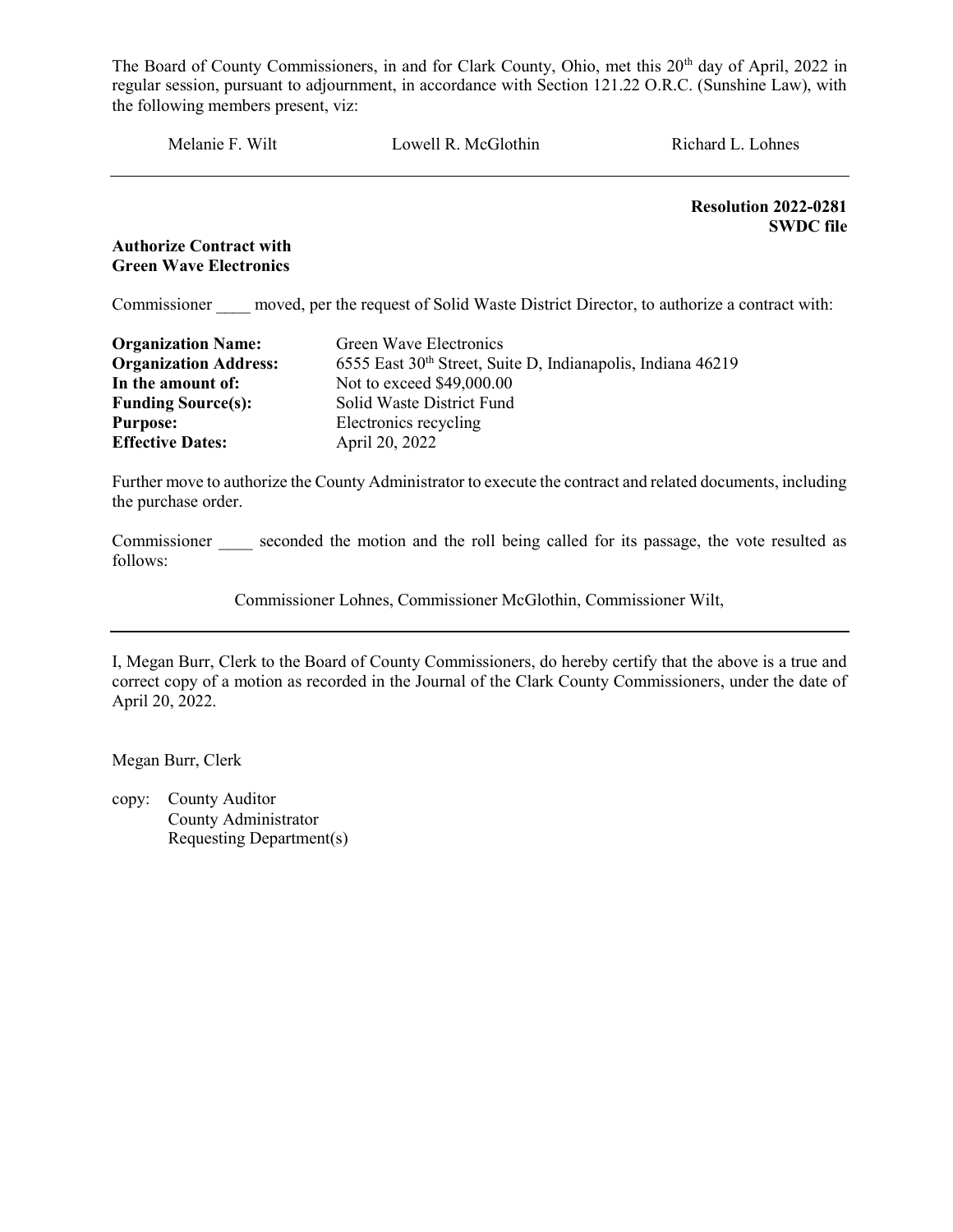Melanie F. Wilt Lowell R. McGlothin Richard L. Lohnes

Resolution 2022-0282 UTLC file

#### Authorize Contract with MH Equipment

Commissioner moved, per the request of Utilities Director, to authorize a contract with:

| <b>Organization Name:</b>    | MH Equipment                             |
|------------------------------|------------------------------------------|
| <b>Organization Address:</b> | 300 Production Court, Dayton, Ohio 45414 |
| In the amount of:            | Not to exceed \$49,000.00                |
| <b>Funding Source(s):</b>    | General Water and Sewer Fund             |
| <b>Purpose:</b>              | <b>Industrial Equipment Repair</b>       |
| <b>Effective Dates:</b>      | April 20, 2022                           |

Further move to authorize the County Administrator to execute the contract and related documents, including the purchase order.

Commissioner seconded the motion and the roll being called for its passage, the vote resulted as follows:

Commissioner Lohnes, Commissioner McGlothin, Commissioner Wilt,

I, Megan Burr, Clerk to the Board of County Commissioners, do hereby certify that the above is a true and correct copy of a motion as recorded in the Journal of the Clark County Commissioners, under the date of April 20, 2022.

Megan Burr, Clerk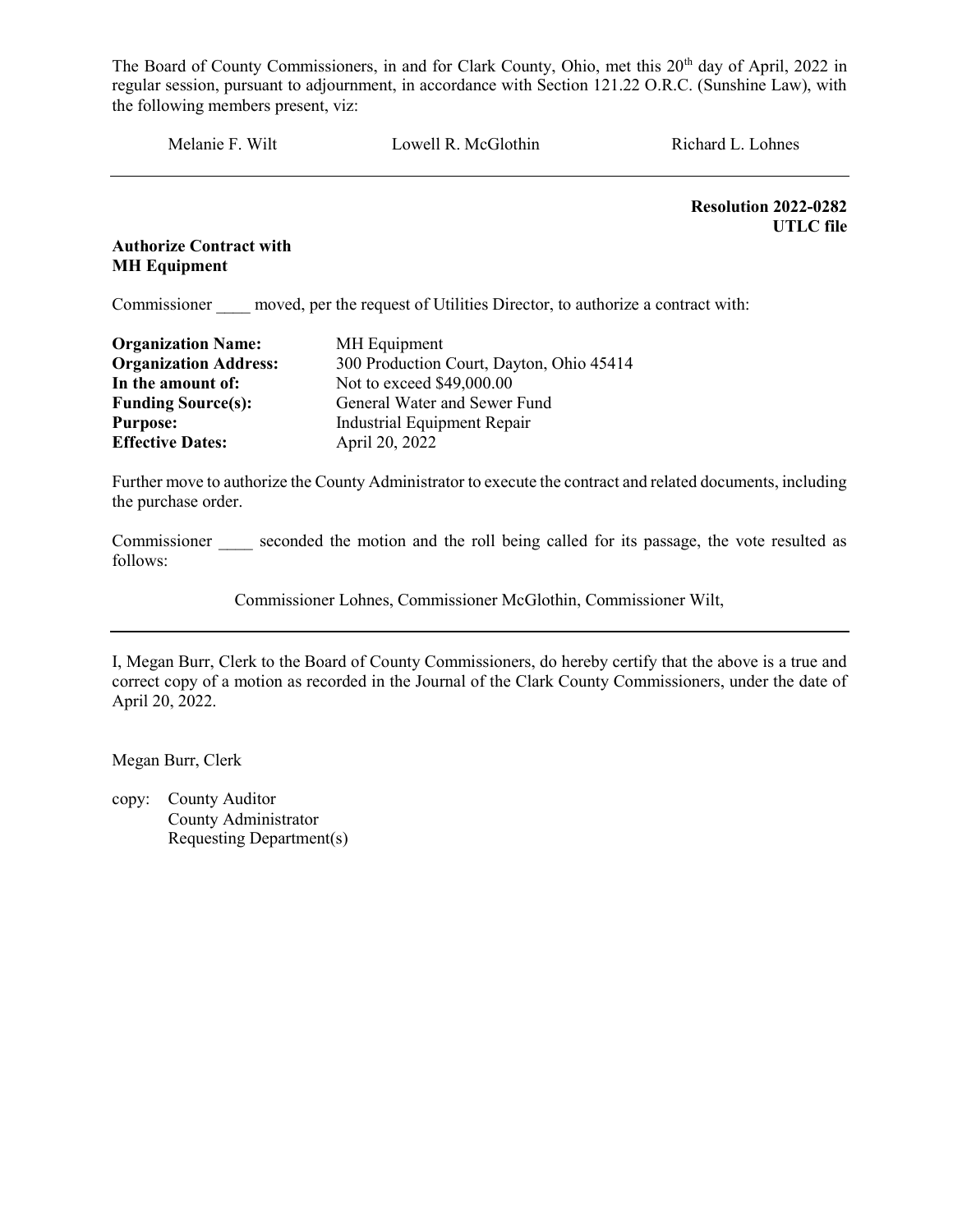Melanie F. Wilt Lowell R. McGlothin Richard L. Lohnes

 Resolution 2022-0283 ENCB file

#### Acknowledge Bid Opening for 2022 Pavement Marking Contract

Commissioner moved, per request of the County Engineer, to acknowledge receipt of the bid below, subject to the Board's right to reject any bid pursuant to the notice of competitive bidding and any other applicable bid requirements. The bid opening for the 2022 Pavement Marking Contract was held on April 14, 2022. The following bid was read:

| <b>Bidder</b>          | <b>Base Bid</b> |
|------------------------|-----------------|
| Aero- Mark Company LLC | \$385,277.54    |

#### Engineer's Estimate: Base Bid \$373,457.25

Further move to refer the bid to staff for evaluation.

Commissioner seconded the motion and the roll being called for its passage, the vote resulted as follows:

Commissioner Lohnes, Commissioner McGlothin, Commissioner Wilt,

I, Megan Burr, Clerk to the Board of County Commissioners, do hereby certify that the above is a true and correct copy of a motion as recorded in the Journal of the Clark County Commissioners, under the date of April 20, 2022.

Megan Burr, Clerk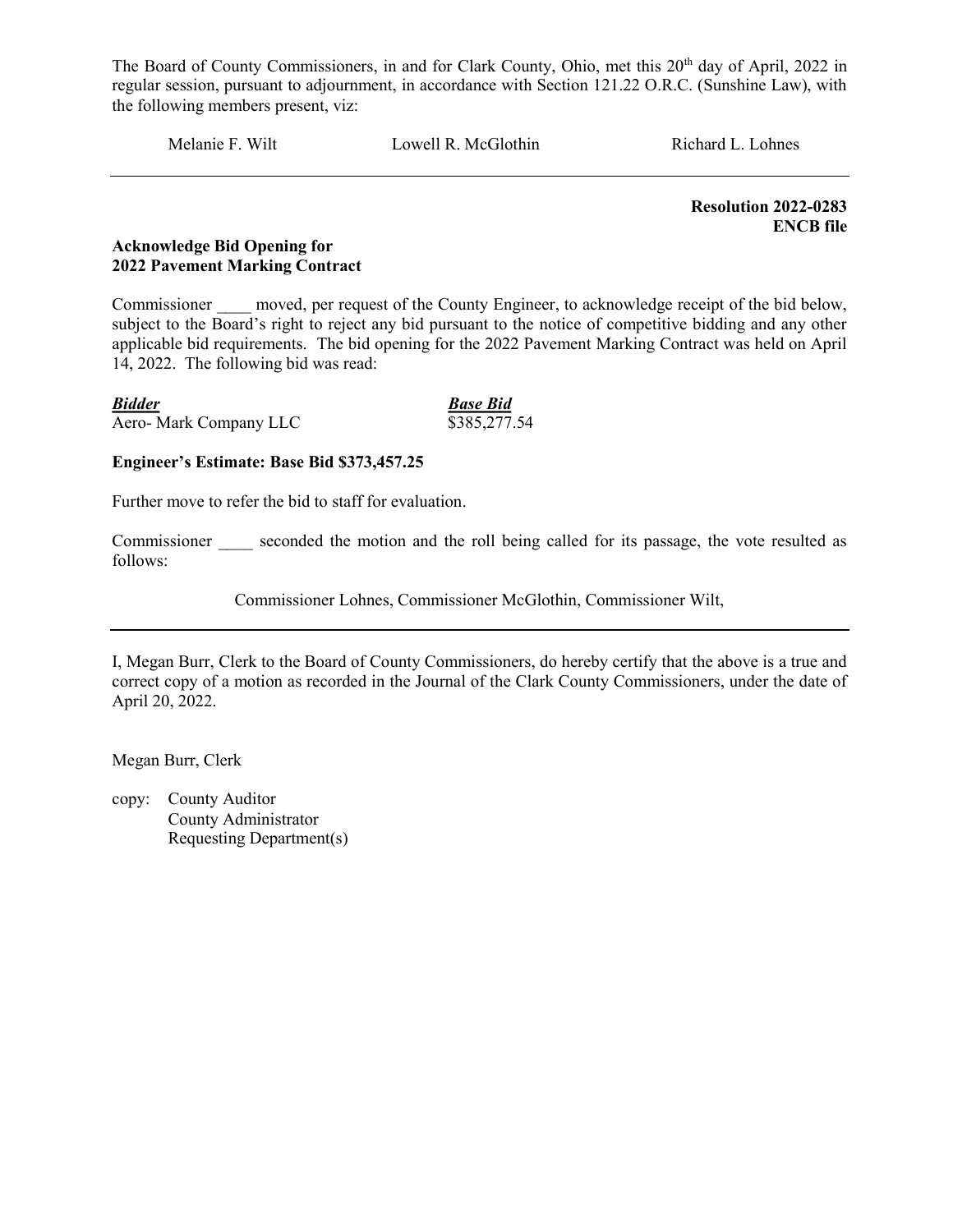Melanie F. Wilt Lowell R. McGlothin Richard L. Lohnes

 Resolution 2022-0284 TCCG file

#### Accept Grant Agreement with The Ohio Department of Transportation

Commissioner moved, per the request of the Acting Transportation Director, to accept the following:

| Grantor:                | The Ohio Department of Transportation                      |
|-------------------------|------------------------------------------------------------|
| <b>Amount Funding:</b>  | \$64,000.00 Federal FTA Section 5310 Funding               |
| <b>Purpose:</b>         | To implement a Mobility Management Program in Clark County |
| <b>Effective Dates:</b> | January 1, 2022 through December 31, 2022                  |

Further move to authorize the County Administrator to execute the grant and related documents.

Commissioner seconded the motion and the roll being called for its passage, the vote resulted as follows:

Commissioner Lohnes, Commissioner McGlothin, Commissioner Wilt,

I, Megan Burr, Clerk to the Board of County Commissioners, do hereby certify that the above is a true and correct copy of a motion as recorded in the Journal of the Clark County Commissioners, under the date of April 20, 2022.

Megan Burr, Clerk

copy: County Auditor County Administrator **TCC**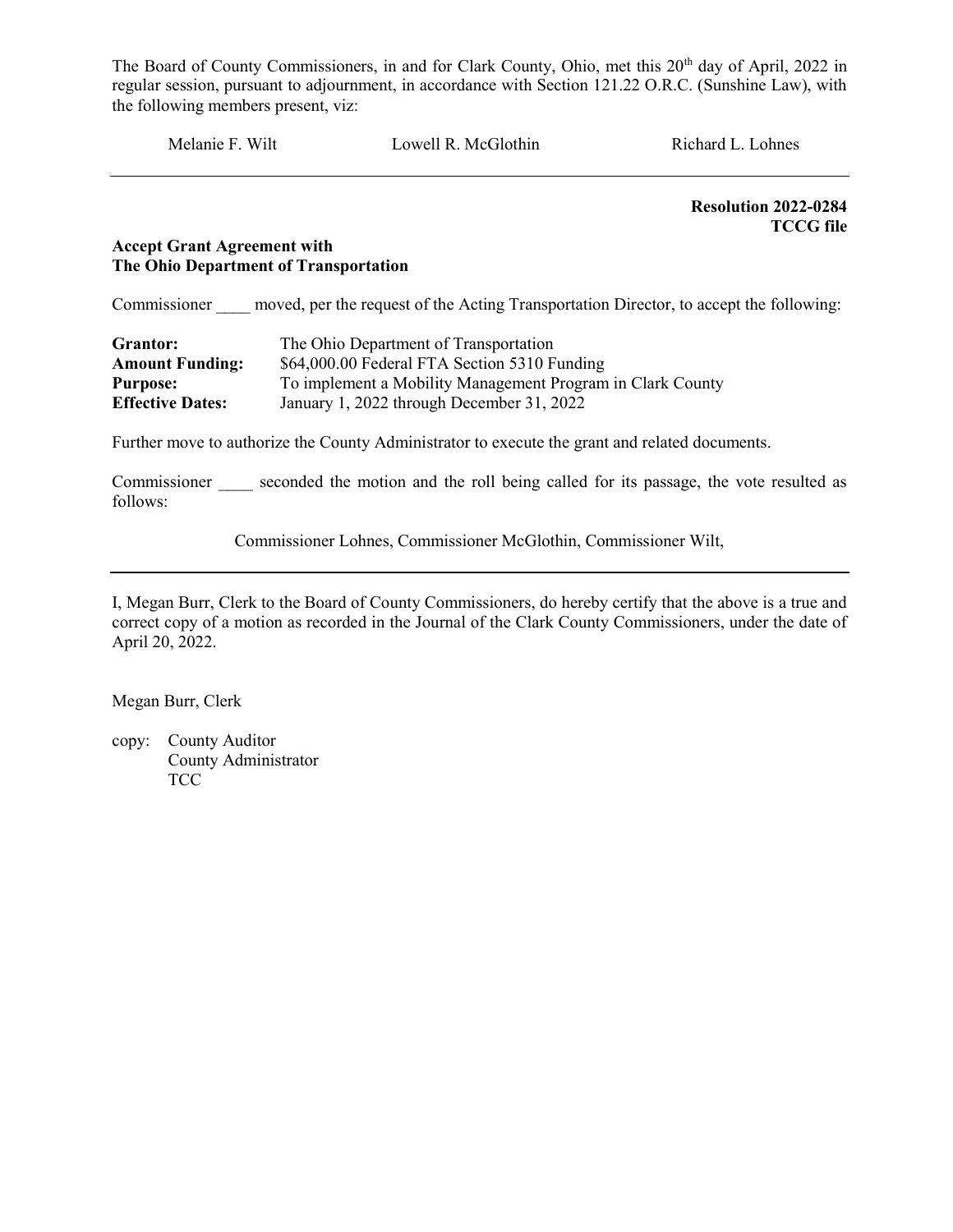Melanie F. Wilt Lowell R. McGlothin Richard L. Lohnes

Resolution 2022-0285 INVP file

#### Authorize Purchase of Mowers for the County Engineer's Department

Commissioner moved, per the request of the County Engineer, to authorize the purchase of two Tiger Flail Mowers from The Dexter Company for a cost of \$22,720, to be paid from the MVGT Fund. This purchase is necessary due to replacement of obsolete equipment. Purchase through Ohio State Term Contract #800921.

Further move to authorize the County Administrator to execute the contract and related documents, including the purchase order.

Commissioner seconded the motion and the roll being called for its passage, the vote resulted as follows:

Commissioner Lohnes, Commissioner McGlothin, Commissioner Wilt,

I, Megan Burr, Clerk to the Board of County Commissioners, do hereby certify that the above is a true and correct copy of a motion as recorded in the Journal of the Clark County Commissioners, under the date of April 20, 2022.

Megan Burr, Clerk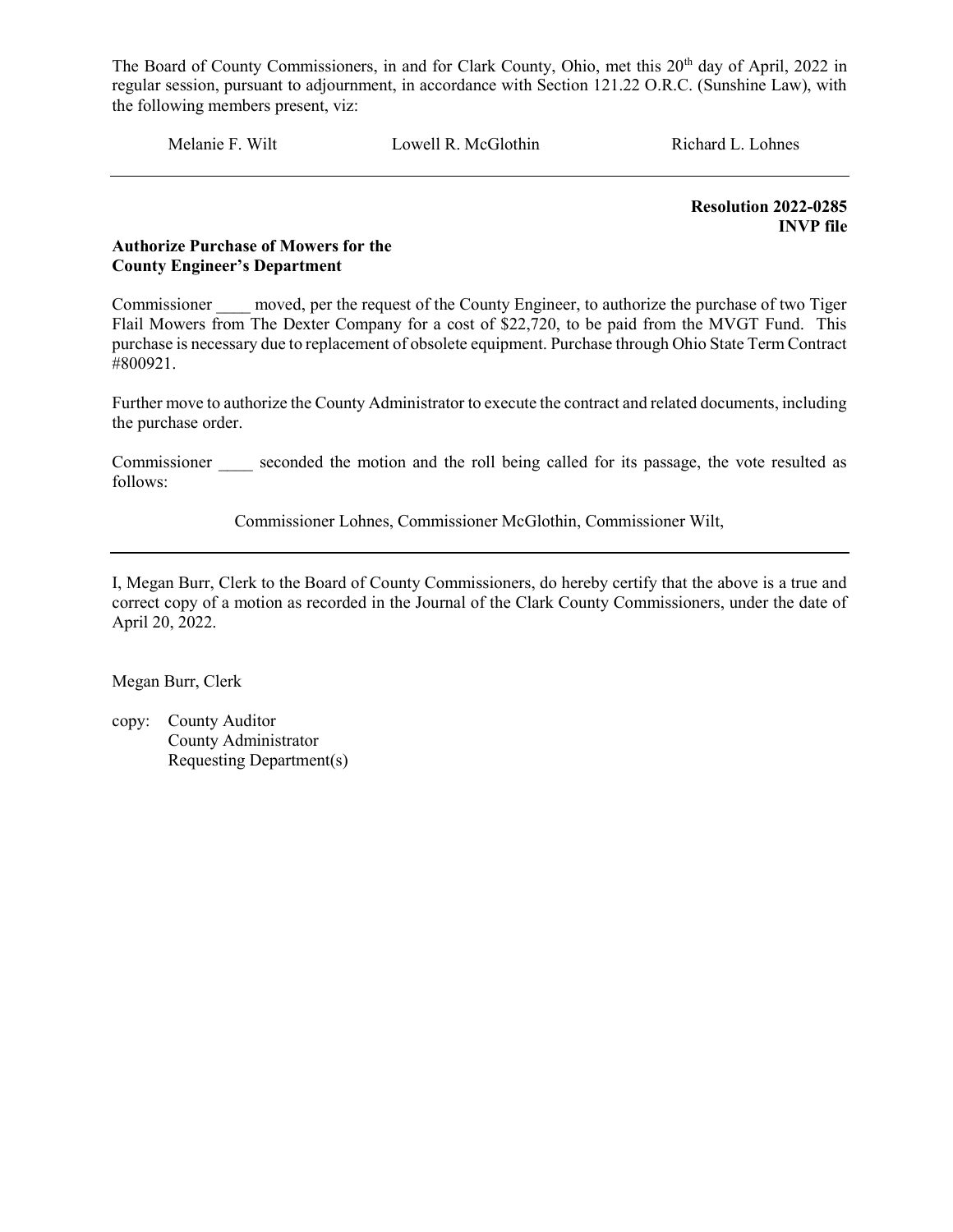Melanie F. Wilt Lowell R. McGlothin Richard L. Lohnes

 Resolution 2202-0286 Replaces Resolution 2022-0167 INVP file

#### Authorize Purchase of Vehicle for the Clark County Buildings and Grounds Department

Commissioner moved, per the request of the Building and Grounds Director, to authorize the purchase of a 2022 Ford F-150 4WD XL Truck, VIN #1FTMF1EB6NKD08043, from Integrity Ford of Bellefontaine, LLC for the cost of \$40,000. This vehicle will be purchased through the Permanent Improvement Fund.

Further move to authorize the County Administrator to execute all contract related documents, including the purchase order.

Commissioner seconded the motion and the roll being called for its passage, the vote resulted as follows:

Commissioner Lohnes, Commissioner McGlothin, Commissioner Wilt,

I, Megan Burr, Clerk to the Board of County Commissioners, do hereby certify that the above is a true and correct copy of a motion as recorded in the Journal of the Clark County Commissioners, under the date of April 20, 2022.

Megan Burr, Clerk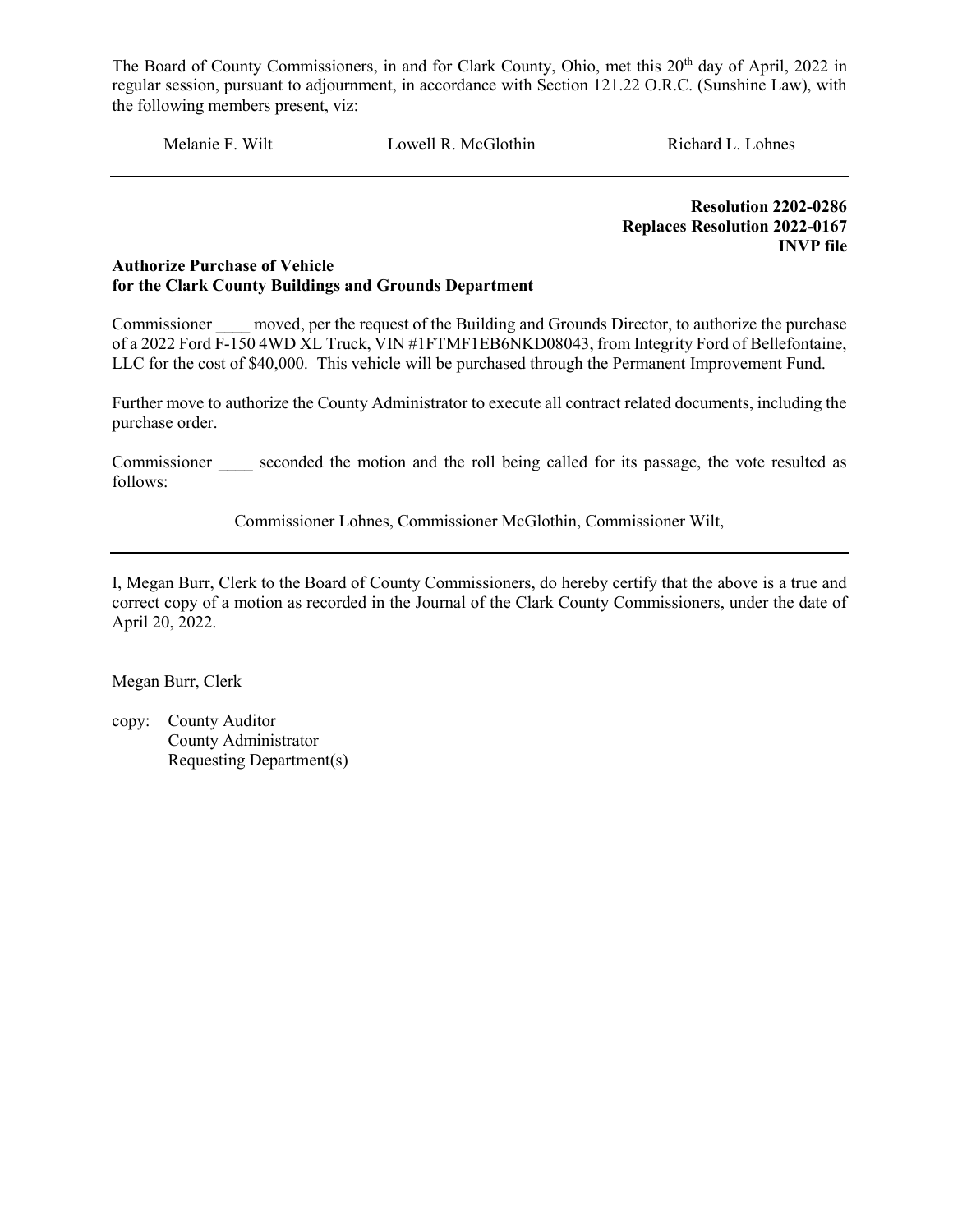| Melanie F. Wilt<br>Lowell R. McGlothin<br>Richard L. Lohnes |
|-------------------------------------------------------------|
|-------------------------------------------------------------|

Resolution 2022-0287 FINA file

#### Authorize Amended Certificate #5 and Appropriate Funds

Commissioner moved, upon the recommendation of the County Administrator, to authorize Amended Certificate #5 and appropriate funds.

| Fund                         | <b>Department</b>   | Account              | Amount         |
|------------------------------|---------------------|----------------------|----------------|
| <b>CASH DEPOSITS FUND</b>    |                     |                      |                |
| (0150)                       | <b>COMMISSION</b>   | <b>OPERATING EXP</b> | \$3,931.25     |
| <b>HEALTH INSURANCE FUND</b> |                     |                      |                |
| (6100)                       | <b>COMMISSION</b>   | <b>OPERATING EXP</b> | \$259,322.21   |
| <b>GENERAL FUND</b>          | <b>COMM DEVELOP</b> | <b>OPERATING EXP</b> | \$8,619,923.00 |
|                              |                     | TOTAL                | \$8,883,176.46 |

Commissioner seconded the motion and the roll being called for its passage, the vote resulted as follows:

Commissioner Lohnes, Commissioner McGlothin, Commissioner Wilt,

I, Megan Burr, Clerk to the Board of County Commissioners, do hereby certify that the above is a true and correct copy of a motion as recorded in the Journal of the Clark County Commissioners, under the date of April 20, 2022.

Megan Burr, Clerk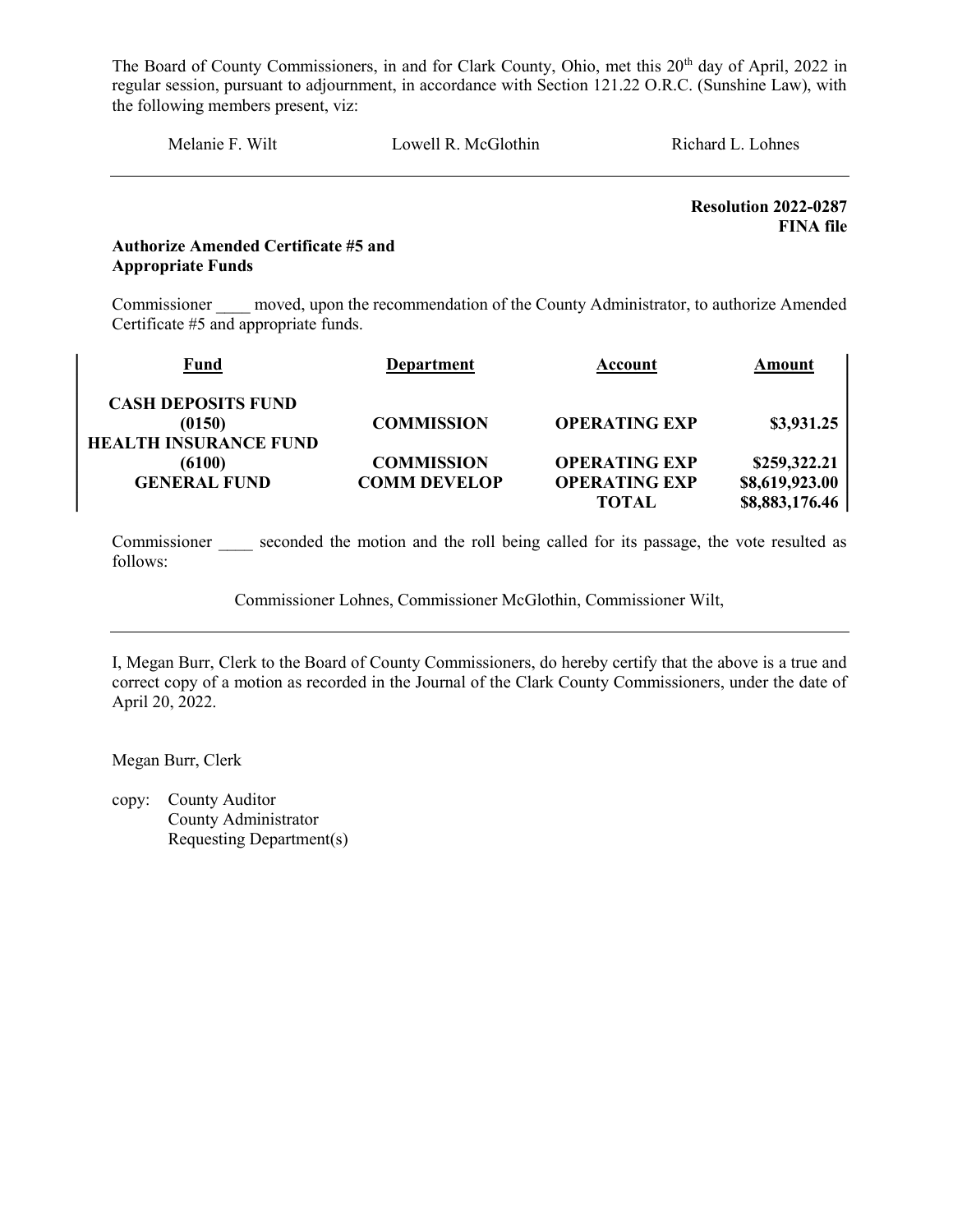Melanie F. Wilt Lowell R. McGlothin Richard L. Lohnes

 Resolution 2022-0288 FINI file

#### Authorize Inter-fund Advance(s)

Commissioner moved, upon the recommendation of the County Administrator, to authorize the following Inter-Fund Advance(s):

| <b>Transfer From</b>                                                   | Amount |          | <b>Transfer To</b> | Amount      |
|------------------------------------------------------------------------|--------|----------|--------------------|-------------|
| Comm. Dev. (Project Adv.)                                              |        |          | Comm. Dev. (CHIP)  |             |
| 1253-020-832217                                                        |        | 5.600.00 | 2217-020-521253    | \$ 5.600.00 |
| Reason: Additional working funds for CHIP projects and administration. |        |          |                    |             |

Commissioner seconded the motion and the roll being called for its passage, the vote resulted as follows:

Commissioner Lohnes, Commissioner McGlothin, Commissioner Wilt,

I, Megan Burr, Clerk to the Board of County Commissioners, do hereby certify that the above is a true and correct copy of a motion as recorded in the Journal of the Clark County Commissioners, under the date of April 20, 2022.

Megan Burr, Clerk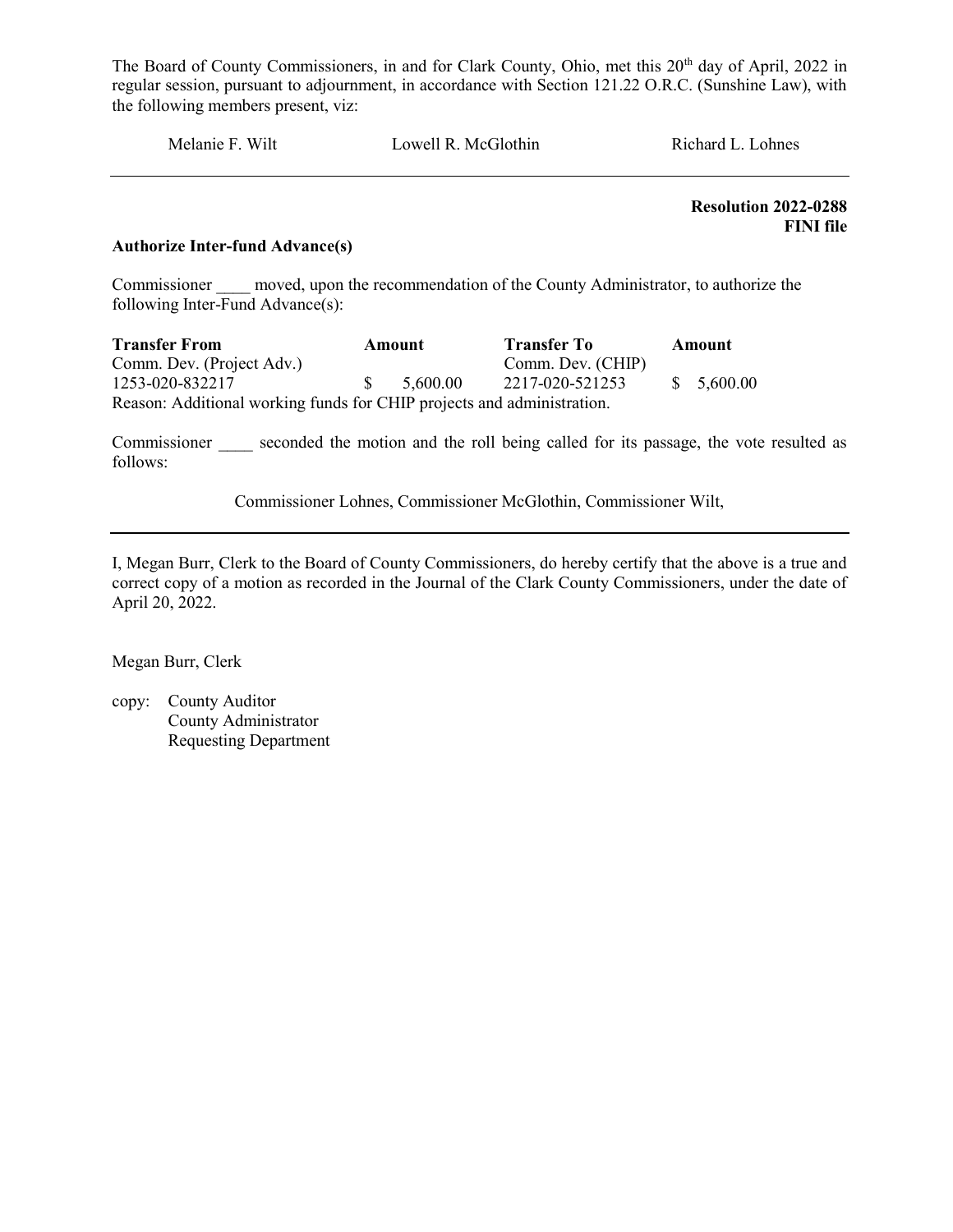Melanie F. Wilt Lowell R. McGlothin Richard L. Lohnes

 Resolution 2022-0289 FINI file

#### Authorize Inter-fund Transfer(s)

Commissioner moved, upon the recommendation of the County Administrator, to authorize the following Inter-Fund Transfer(s):

| <b>Transfer From</b>                                                                                          | <b>Amount</b> |                | <b>Transfer To</b>             |                           | <b>Amount</b> |
|---------------------------------------------------------------------------------------------------------------|---------------|----------------|--------------------------------|---------------------------|---------------|
| General (Misc. Ins. & Pens.)                                                                                  |               |                | <b>General Bond Retirement</b> |                           |               |
| 0001-710-850000                                                                                               |               | \$1,888,987.50 | 3010-010-540000                |                           | \$590,750.00  |
|                                                                                                               |               |                | 9-1-1 Dispatching              |                           |               |
|                                                                                                               |               |                | 5700-250-540001                |                           | \$575,750.00  |
|                                                                                                               |               |                | Permanent Improvement          |                           |               |
|                                                                                                               |               |                | 4010-010-540000                |                           | \$474,487.50  |
|                                                                                                               |               |                | <b>CEDA</b>                    |                           |               |
|                                                                                                               |               |                | 1283-020-540000                | \$                        | 500.00        |
|                                                                                                               |               |                | Commissioner's Contingency     |                           |               |
|                                                                                                               |               |                | 0100-010-540000                |                           | \$197,500.00  |
|                                                                                                               |               |                | Retirement Reserve Fund        |                           |               |
|                                                                                                               |               |                | 2240-010-540001                | \$                        | 50,000.00     |
| Reason: Budgeted transfers.                                                                                   |               |                |                                |                           |               |
| Poor Relief (DJFS)                                                                                            |               |                | Admin. (DJFS)                  |                           |               |
| 0001-730-850000                                                                                               |               | \$120,930.00   | 2000-300-540000                |                           | \$120,930.00  |
| Reason: Budgeted transfer.                                                                                    |               |                |                                |                           |               |
| ARPA (Comm. Dev.)                                                                                             |               |                | Self-insurance (Self Funded)   |                           |               |
| 1210-021-856100                                                                                               |               | \$259,322.21   | 6100-990-541210                |                           | \$259,322.21  |
| Reason: To reimburse ARPA Covid-19 healthcare expenses incurred by the County.                                |               |                |                                |                           |               |
|                                                                                                               |               |                |                                |                           |               |
| General Water Fund                                                                                            |               |                | <b>Water District Reserve</b>  |                           |               |
| 5510-610-850000                                                                                               |               | \$135,000.00   | 5520-610-540000                | $\boldsymbol{\mathsf{S}}$ | 135,000.00    |
| Reason: Transfer of budgeted funds into Water CIP Fund.                                                       |               |                |                                |                           |               |
| General Water Fund                                                                                            |               |                | <b>Water District Reserve</b>  |                           |               |
| 5510-610-850000                                                                                               | \$            | 28,000.00      | 5520-610-540000                | \$                        | 28,000.00     |
| Reason: Transfer of budgeted funds into Water CIP Fund for payment of Lawrenceville debt to North<br>Hampton. |               |                |                                |                           |               |
| General Water Fund                                                                                            |               |                | <b>Water District Reserve</b>  |                           |               |
| 5010-610-850000                                                                                               |               | \$680,000.00   | 5120-610-540000                | \$                        | 680,000.00    |
| Reason: Transfer of budgeted funds into Sewer CIP Fund.                                                       |               |                |                                |                           |               |
| General Water Fund                                                                                            |               |                | Lawrenceville Water            |                           |               |
| 5510-610-850000                                                                                               | \$            | 1,014.88       | 5580-610-540000                | \$                        | 1,014.88      |
| Reason: Transfer is necessary for OPWC Loan payments due in 2022.                                             |               |                |                                |                           |               |
| General Water Fund                                                                                            |               |                | Green Meadows                  |                           |               |
| 5510-610-850000                                                                                               | \$            | 10,000.00      | 5560-610-540000                | \$                        | 10,000.00     |
|                                                                                                               |               |                |                                |                           |               |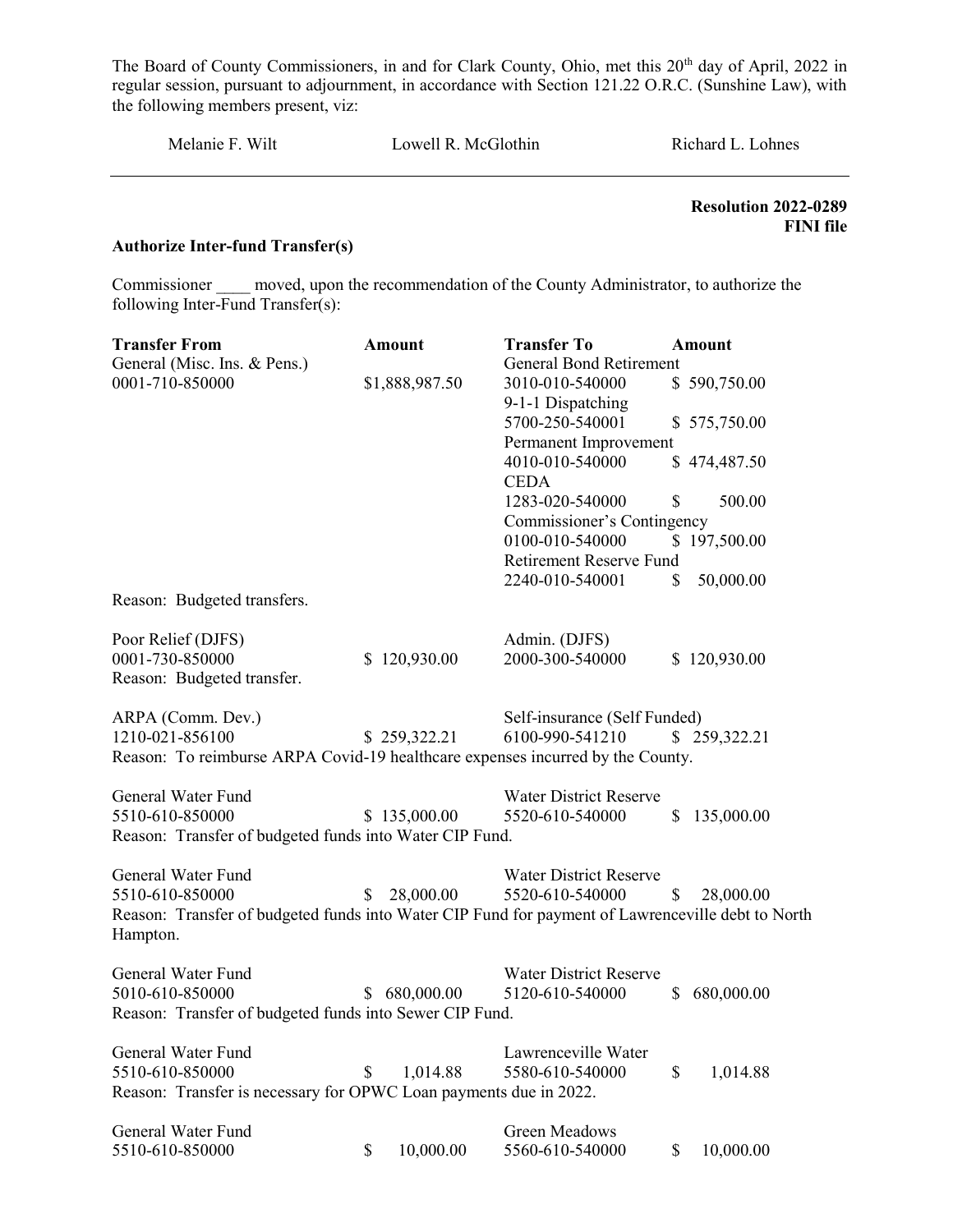Reason: Transfer is necessary for OPWC payment due in 2022.

General Sewer Fund Debt Principal Bonds 5010-600-850000 \$ 11,514.30 5120-600-540000 \$ 11,514.30 Reason: Transfer is necessary for payment of OPWC loan due in 2022. General Sewer Fund<br>
West Enon Sewer Fund 5010-600-850000 \$ 24,750.00 5140-600-540000 \$ 24,750.00 Reason: Transfer is necessary for payment of OPWC loan due in 2022. General Sewer Fund SW WWTP Rehab 5010-600-850000 \$ 75,000.00 5170-600-540000 \$ 75,000.00 Reason: Transfer is necessary for payment of OPWC loan due in 2022. General Sewer Fund Superintendual Sw WWTP Digester Rehability of SW WWTP Digester Rehability of SW WWTP Digester Rehability of SW WWTP Digester Rehability of SW WWTP Digester Rehability of SW WWTP Digester Rehability of SW 5010-600-850000 \$ 384,750.26 5170-600-540000 \$ 384,750.26 Reason: Transfer is necessary for OWDA payment due in 2022. General Water Fund Limecrest Water Fund 5510-610-850000 \$ 25,651.22 5590-610-540000 \$ 25,651.22 Reason: Transfer is necessary for OWDA loan payment due in 2022.

Commissioner seconded the motion and the roll being called for its passage, the vote resulted as follows:

Commissioner Lohnes, Commissioner McGlothin, Commissioner Wilt,

I, Megan Burr, Clerk to the Board of County Commissioners, do hereby certify that the above is a true and correct copy of a motion as recorded in the Journal of the Clark County Commissioners, under the date of April 20, 2022.

Megan Burr, Clerk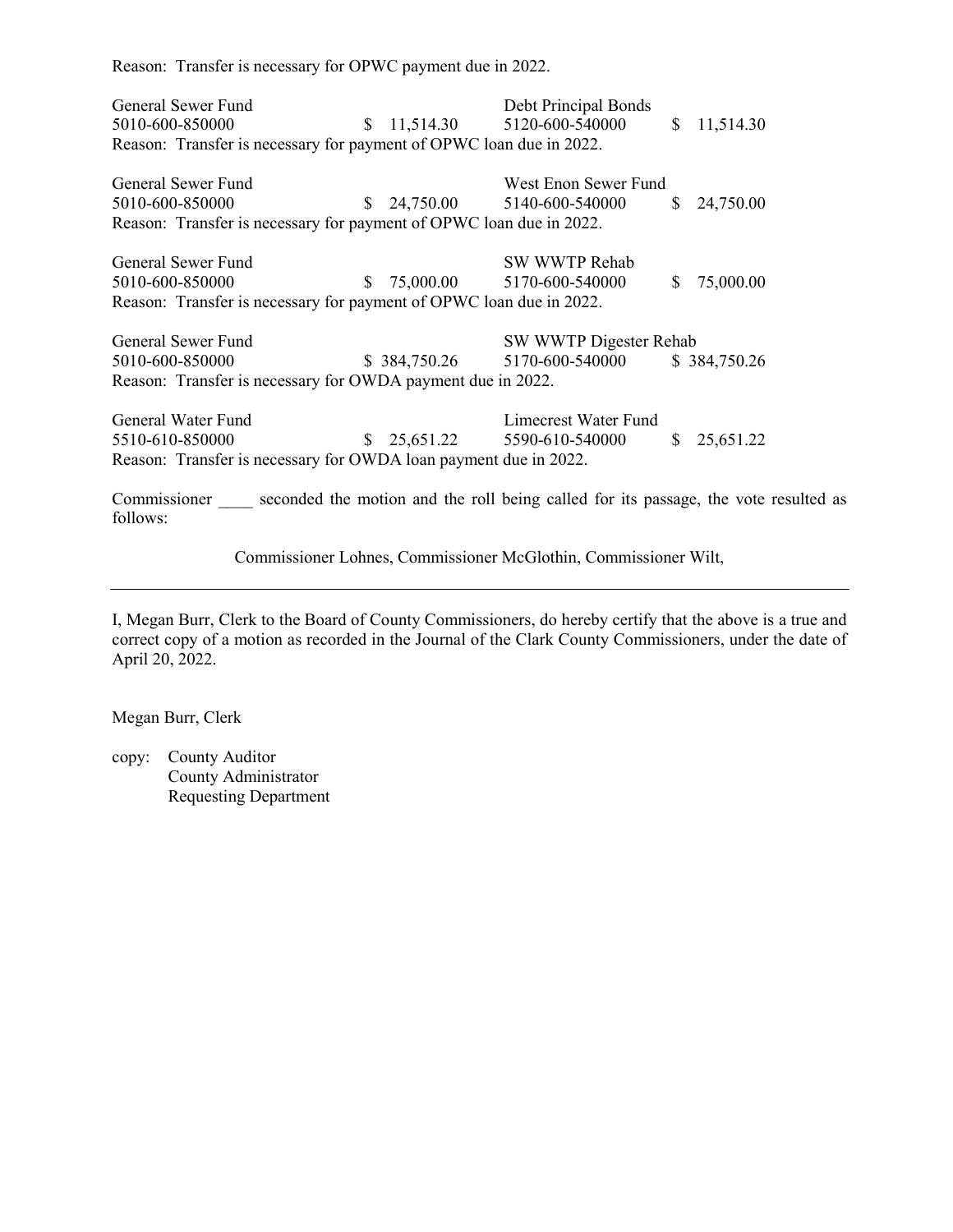Melanie F. Wilt Lowell R. McGlothin Richard L. Lohnes

 Resolution 2022-0290 FINR file

#### Establish Retainage Account for The Clark County Fairgrounds Horse Barn Improvement Project

Commissioner moved, upon the recommendation of the County Administrator, to authorize the establishment of a retainage account at Park National Bank, 40 South Limestone Street, Springfield, Ohio 45502 for the following contractor of the Clark County Fairgrounds Horse Barn Improvement Project.

Arcon Builders, Ltd 7824 Alternate State Route 49 Arcanum, Ohio 45304

Commissioner seconded the motion and the roll being called for its passage, the vote resulted as follows:

Commissioner Lohnes, Commissioner McGlothin, Commissioner Wilt,

I, Megan Burr, Clerk to the Board of County Commissioners, do hereby certify that the above is a true and correct copy of a motion as recorded in the Journal of the Clark County Commissioners, under the date of April 20, 2022.

Megan Burr, Clerk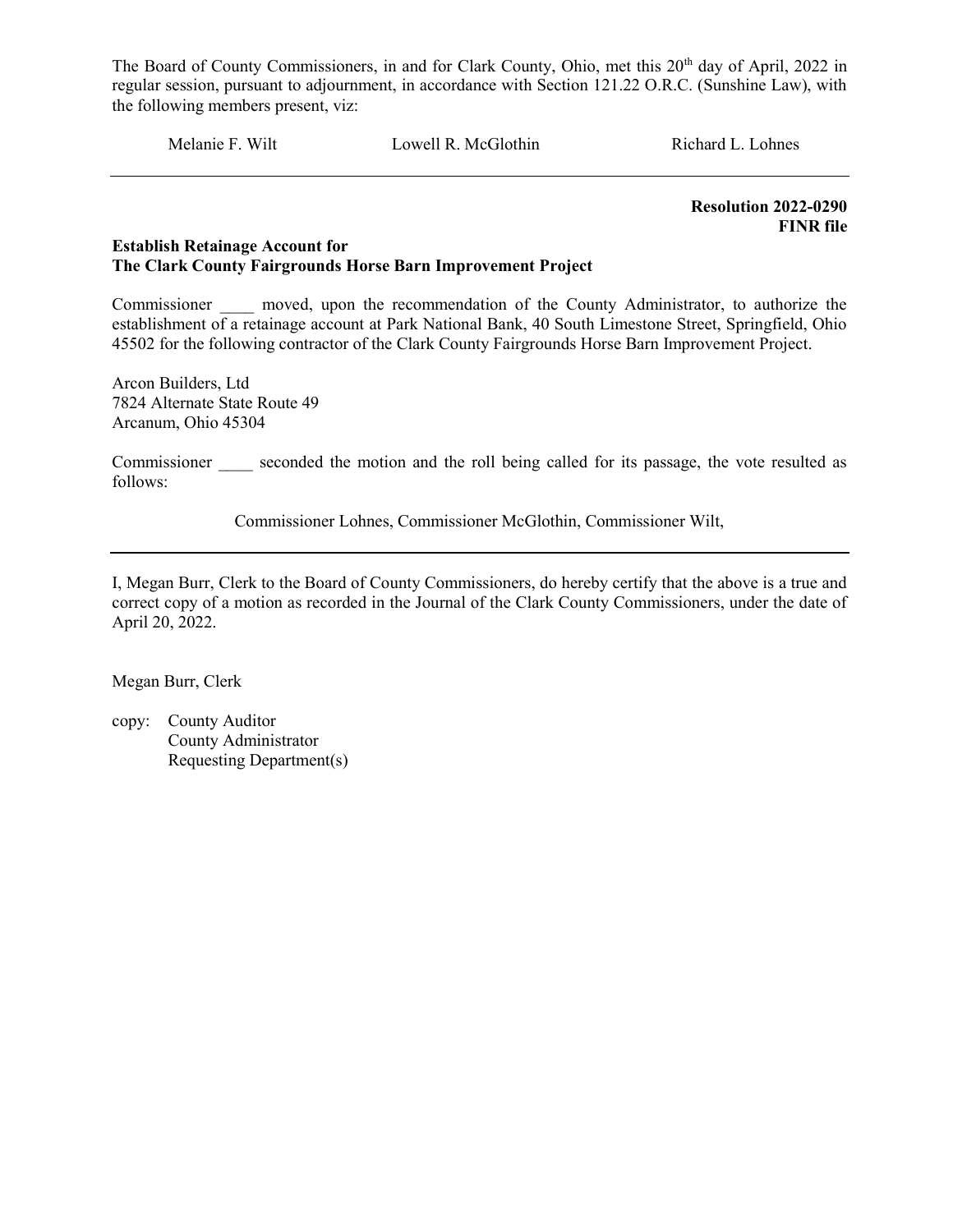Melanie F. Wilt Lowell R. McGlothin Richard L. Lohnes

 Resolution 2022-0291 FINR file

#### Establish Retainage Account for The Family Services Home Road Renovations Project

Commissioner moved, upon the recommendation of the County Administrator, to authorize the establishment of a retainage account at Park National Bank, 40 South Limestone Street, Springfield, Ohio 45502 for the following contractor of the Family Services Home Road Renovations Project.

ArmCorp Construction Inc. 9511 State Route 703 Celina, OH 45822

Commissioner seconded the motion and the roll being called for its passage, the vote resulted as follows:

Commissioner Lohnes, Commissioner McGlothin, Commissioner Wilt,

I, Megan Burr, Clerk to the Board of County Commissioners, do hereby certify that the above is a true and correct copy of a motion as recorded in the Journal of the Clark County Commissioners, under the date of April 20, 2022.

Megan Burr, Clerk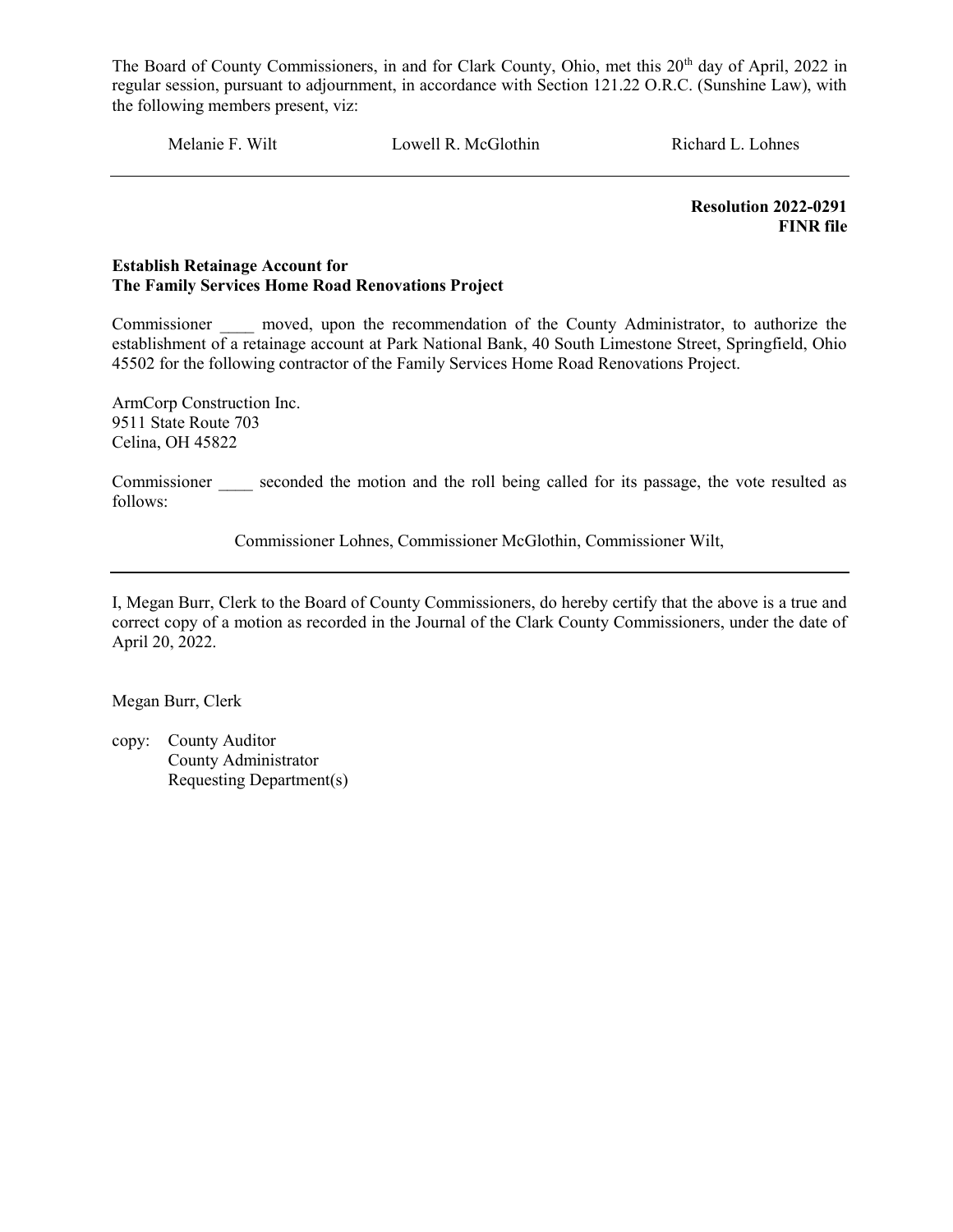Melanie F. Wilt Lowell R. McGlothin Richard L. Lohnes

 Resolution 2022-0292 FINS file

#### Approve Supplemental Appropriation(s)

Commissioner and moved, upon the recommendation of the County Administrator, to authorize the following supplemental appropriation(s) from unappropriated funds:

Fund: Department: Account: Amount: CDBG FY20 Formula Grant Comm. Dev. Operating Exp. \$2,136.00 Reason: To cover reimbursement of match to City of New Carlisle. Grant cash sufficient to cover payment.

Commissioner seconded the motion and the roll being called for its passage, the vote resulted as follows:

Commissioner Lohnes, Commissioner McGlothin, Commissioner Wilt,

I, Megan Burr, Clerk to the Board of County Commissioners, do hereby certify that the above is a true and correct copy of a motion as recorded in the Journal of the Clark County Commissioners, under the date of April 20, 2022.

Megan Burr, Clerk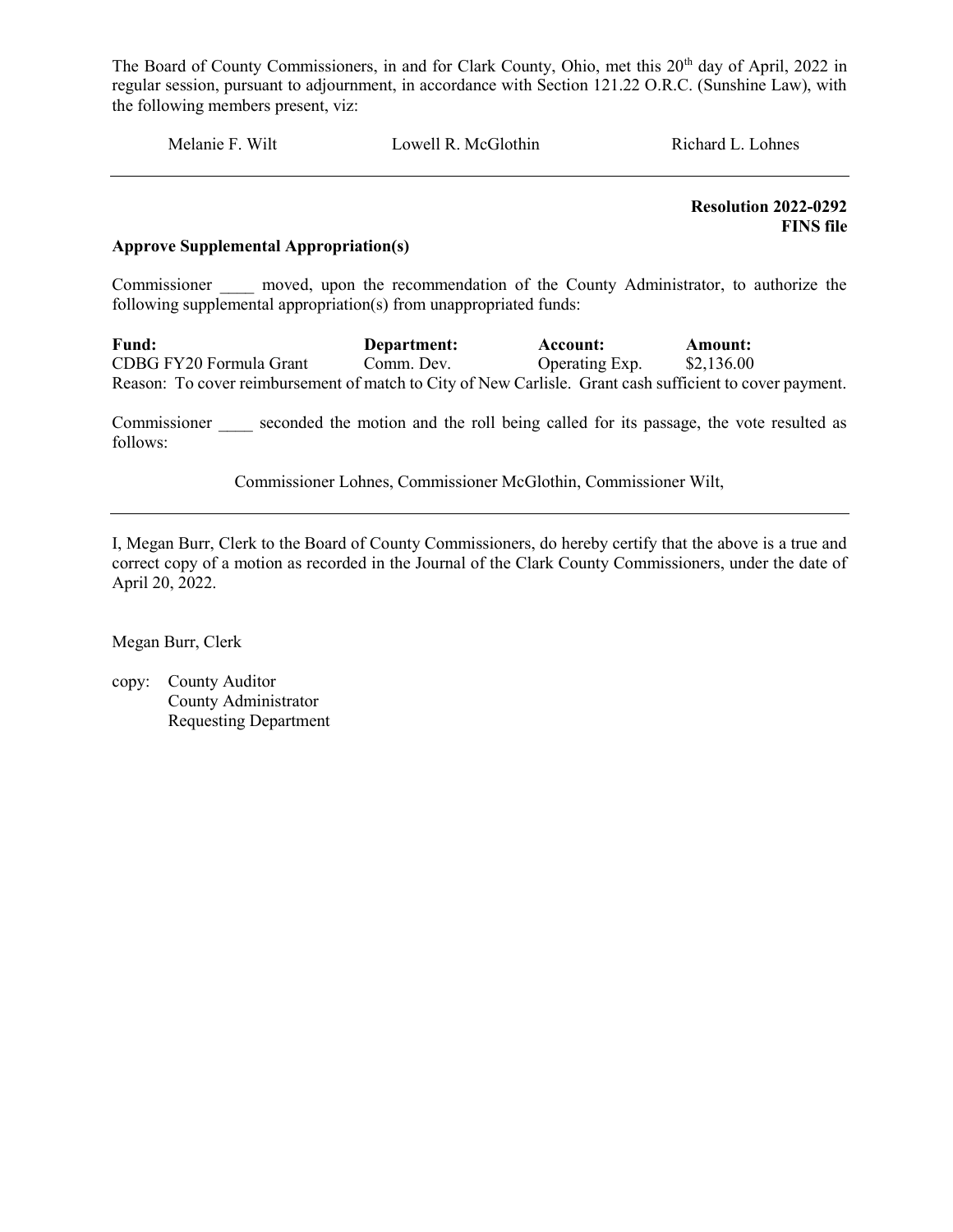| Melanie F. Wilt | Lowell R. McGlothin | Richard L. Lohnes |
|-----------------|---------------------|-------------------|
|                 |                     | .                 |

 Resolution 2022-0293 FINT file

#### Approve Issuance of Warrants for Then and Now(s)

Commissioner moved, upon the recommendation of the County Administrator, to approve the issuance of warrants for then and now(s) are as follows:

| P.O. Number   | Fund    | Vendor                                                                                | Date    | <b>Purchase Amount</b> |
|---------------|---------|---------------------------------------------------------------------------------------|---------|------------------------|
| 220022754     |         | Real Estate Assessment The Thomas Tape & Supply 10/27/21                              |         | \$336.00               |
|               |         | Reason: Original invoice was misplaced. This was for Auditor's Office envelopes.      |         |                        |
| 220023453     | General | Triec Electrical Services                                                             | 3/25/22 | \$ 393.00              |
|               |         | Reason: Invoice pre-dates purchase order. Service call for loss of power at the jail. |         |                        |
| 220023453     | General | Triec Electrical Services                                                             | 3/25/22 | \$4,969.00             |
|               |         | Reason: Invoice pre-dates purchase order. Jail elevator power and wiring work.        |         |                        |
| $\sim$ $\sim$ |         |                                                                                       |         |                        |

Commissioner \_\_\_\_ seconded the motion and the roll being called for its passage, the vote resulted as follows:

Commissioner Lohnes, Commissioner McGlothin, Commissioner Wilt,

I, Megan Burr, Clerk to the Board of County Commissioners, do hereby certify that the above is a true and correct copy of a motion as recorded in the Journal of the Clark County Commissioners, under the date of April 20, 2022.

Megan Burr, Clerk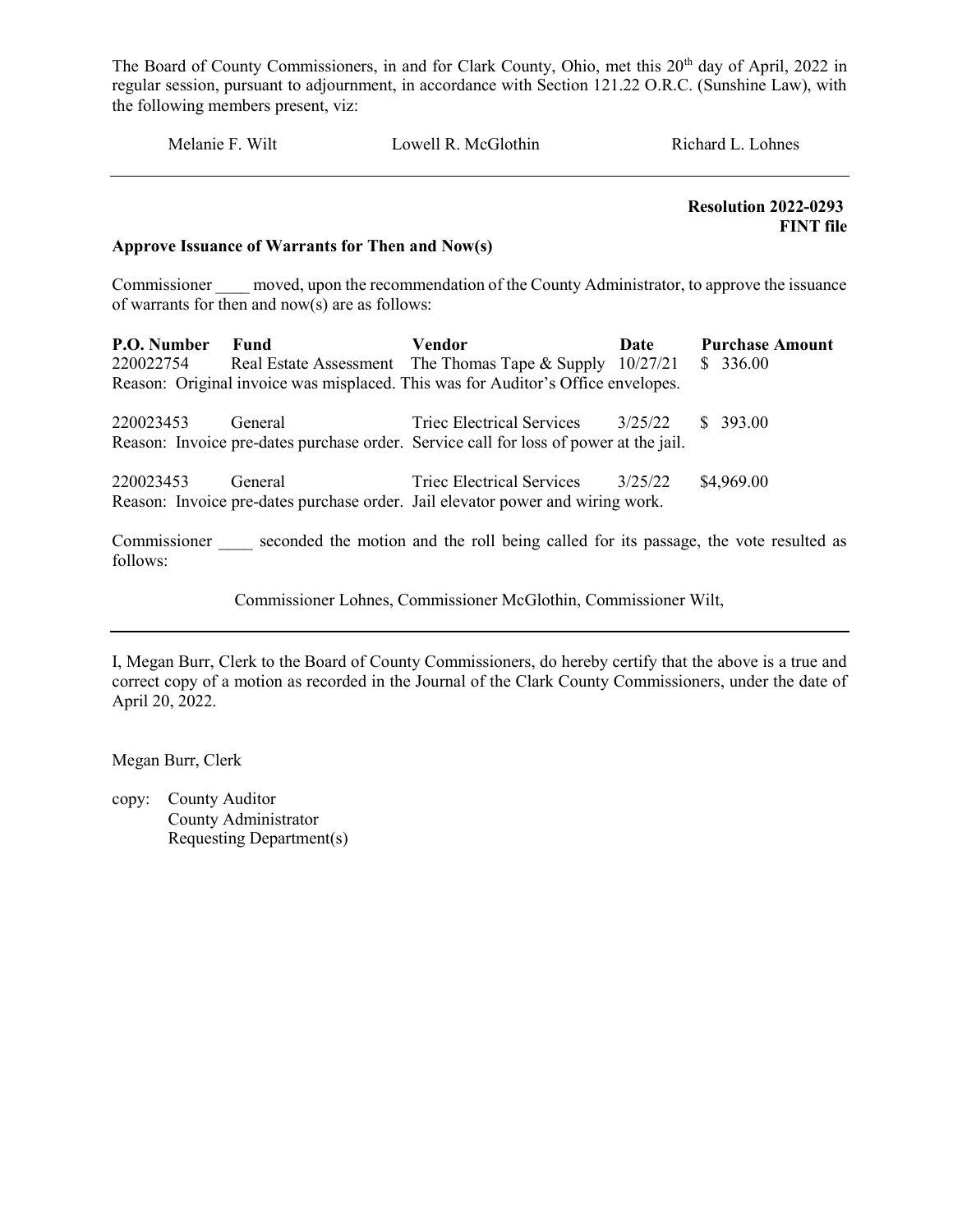| Wilt<br>Melanie F. | Lowell R. McGlothin | Richard L. Lohnes |
|--------------------|---------------------|-------------------|
|                    |                     |                   |

Resolution 2022-0294 TRAV file

#### Approve Travel/Expense Allowance

Commissioner moved, per request of the following Department Director(s) or Elected Official(s) to approve the following travel allowances:

| Dept.       | <b>Name</b> | <b>Purpose</b>               | <b>Place</b>            | Date          | Cost     |
|-------------|-------------|------------------------------|-------------------------|---------------|----------|
| Engineer    | T. Bender,  | Constr. Procurement          | Virtual                 | 5/12/22       | \$358.00 |
|             | J. Burr     | for Public Entities in Oh    |                         |               |          |
| Comm. Pleas | R. O' Neill | OCPJA Conference             | Sandusky, OH 6/15-17/22 |               | \$945.28 |
| <b>DJFS</b> | D. Bell     | Training                     | Virtual                 | 5/24/22       | \$40.00  |
| Auditor     | J. Federer  | CAAO Summer Conf. Newark, OH |                         | $6/8 - 10/22$ | \$300.00 |

Further move reimbursements shall comply with all requirements of the Travel Policy as adopted in the Personnel Manual.

Commissioner seconded the motion and the roll being called for its passage, the vote resulted as follows:

Commissioner Lohnes, Commissioner McGlothin, Commissioner Wilt,

I, Megan Burr, Clerk to the Board of County Commissioners, do hereby certify that the above is a true and correct copy of a motion as recorded in the Journal of the Clark County Commissioners, under the date of April 20, 2022.

Megan Burr, Clerk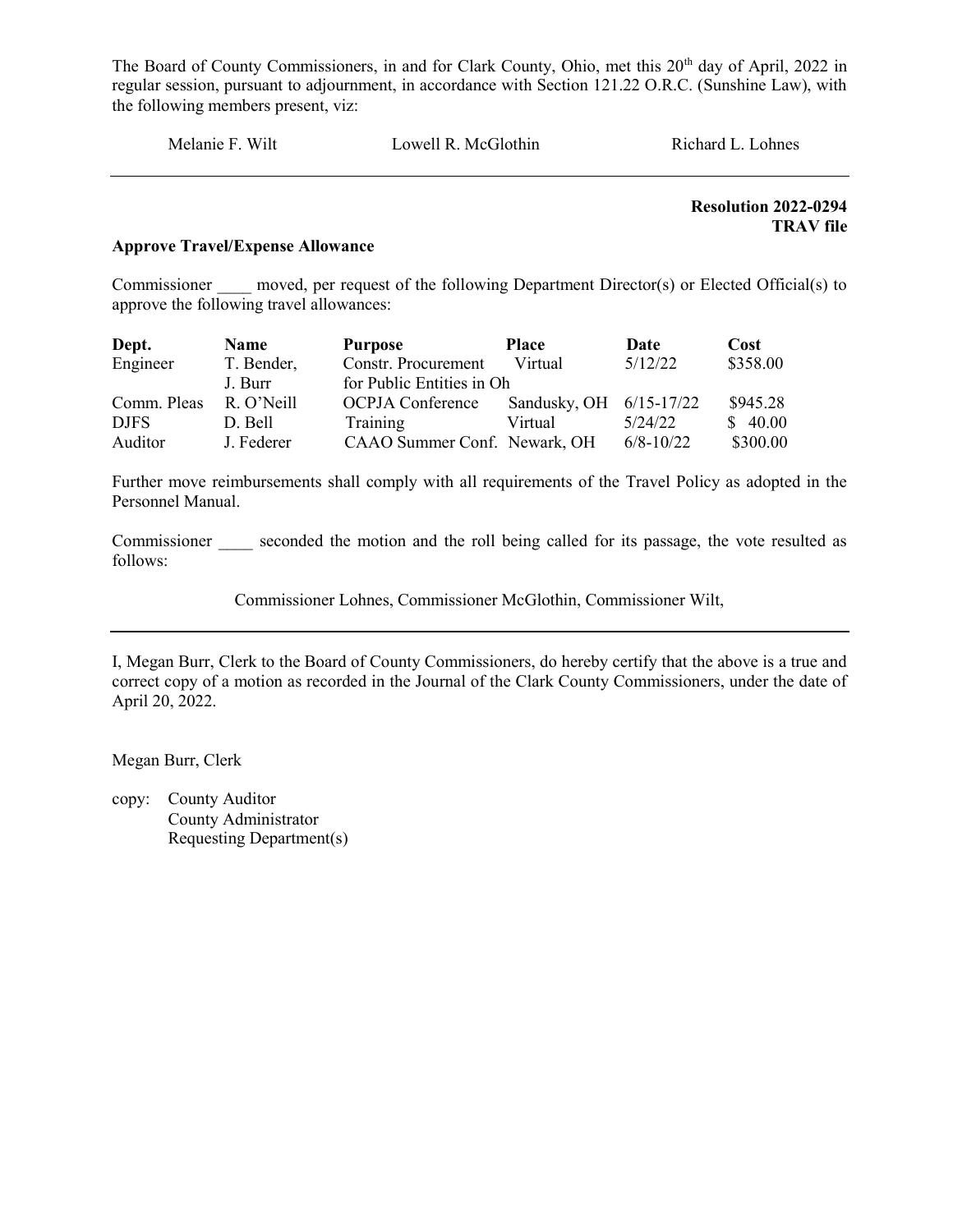Melanie F. Wilt Lowell R. McGlothin Richard L. Lohnes

 Resolution 2022-0295 ANXS file

#### Approve Expedited Type 1 Annexation Petition for Approximately 29.232 acres in Springfield Township

Commissioner moved, upon recommendation by the County Administrator, to approve an Expedited Type 1 Annexation Petition for the following property:

| <b>Petitioner:</b>         | DDC Management LLC on behalf of Patricia Felty, Doris Weaver, Nickie                |
|----------------------------|-------------------------------------------------------------------------------------|
|                            | Detling, Mary Ann Lynn, Louis Anthony Cappelli, Julie Ann Cappelli, Louis           |
|                            | Cappelli, Trustee under the Debra C. Goings Revocable Trust, and Domenick J.        |
|                            | Cappelli                                                                            |
| <b>Petitioner Address:</b> | 3601 Rigby Road, Suite 300, Miamisburg, Ohio 45342                                  |
| <b>Property Address:</b>   | 2427 S. Burnett Road, Springfield, Ohio 45505                                       |
|                            | PID 3000700020100015                                                                |
|                            | 2399 S. Burnett Road, Springfield, Ohio 45505                                       |
|                            | PID 3000700020100016                                                                |
| Location:                  | Approximately 29.232 acres of land                                                  |
| From:                      | Springfield Township                                                                |
| To:                        | The City of Springfield                                                             |
| <b>Documents Filed:</b>    | Annexation Petition, Legal Description, Annexation Map, Properties Inlcuded in      |
|                            | and Adjacent to Proposed Annexation, CEDA Agreement, Filing fee.                    |
| <b>Date Received:</b>      | March 29, 2022                                                                      |
| Commissioner               | seconded the motion and the roll being called for its passage, the vote resulted as |

Commissioner Lohnes, Commissioner McGlothin, Commissioner Wilt,

I, Megan Burr, Clerk to the Board of County Commissioners, do hereby certify that the above is a true and correct copy of a motion as recorded in the Journal of the Clark County Commissioners, under the date of April 20, 2022.

Megan Burr, Clerk

follows:

copy: County Auditor County Administrator Township Trustees Petitioner /Property Owners County Engineer Community Development County Recorder (FYI) County Prosecutor Tax Maps/LIS